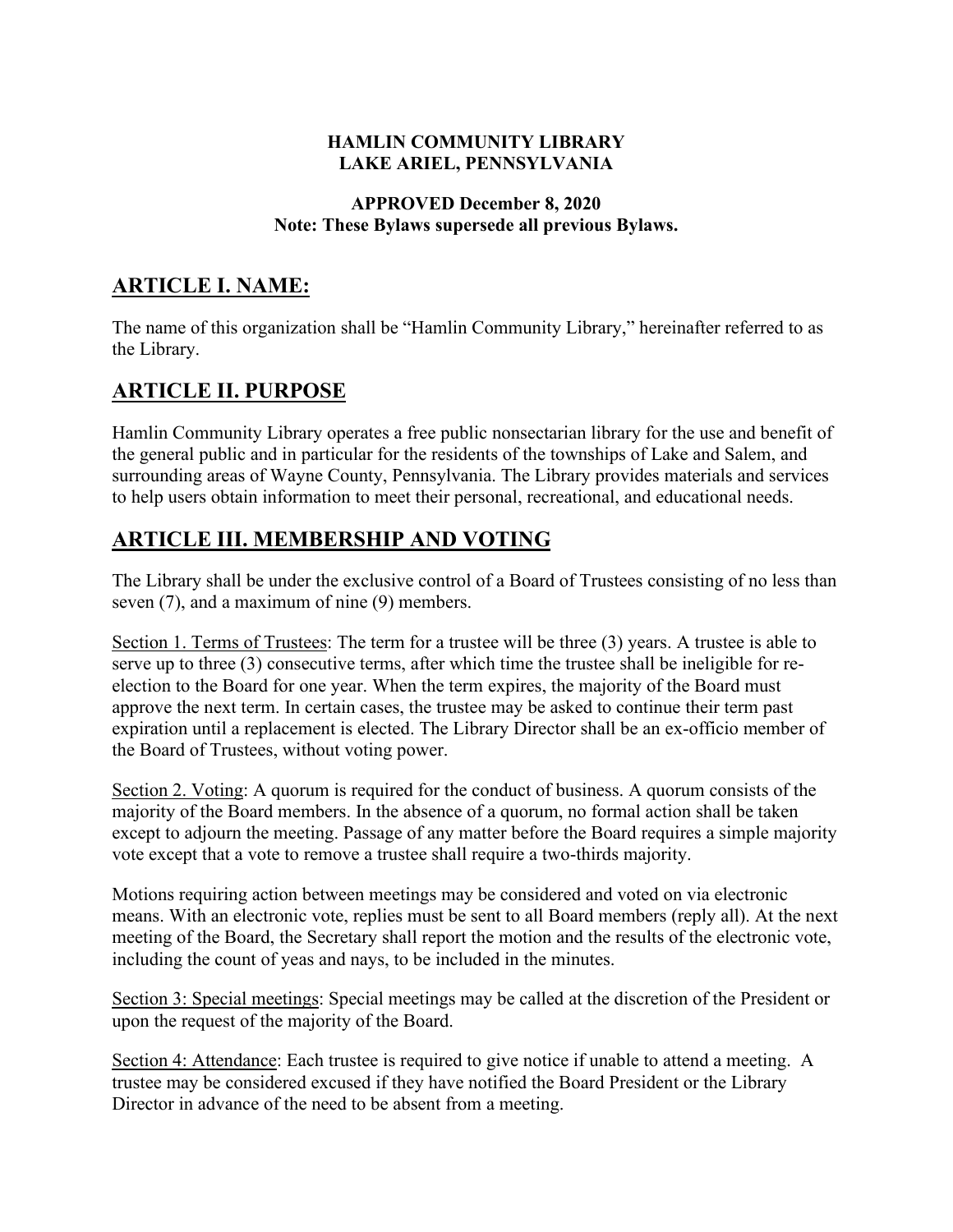If a trustee misses three (3) unexcused regular meetings in one year or 50% of the meetings in any year, it will be assumed the trustee's intention is to resign from the Board, and the remaining members shall forthwith appoint a replacement. In this event the president will contact the member to finalize their resignation.

Section 5: Replacement: In the event of the resignation of a trustee, a replacement trustee shall be elected by a majority vote as soon as reasonably possible. The replacement trustee may not serve as an officer in that year. The term of any replacement trustee ends on 31 December of that calendar year.

If a Board officer resigns, a trustee shall be elected as soon as reasonably possible to serve in that office through 31 December of that calendar year.

Section 6: Recruitment and Induction of Board Members: The Board shall periodically assess the need for replacement members and identify potential candidates. When a vacancy occurs on the Board consideration shall be given to the experience and skill areas that need to be represented, aligned with the existing Board composition and constituencies.

Section 7: Conflict of Interest: In the event that a conflict between the private interests and the official responsibilities of a trustee occurs, financial or personal, in any matter coming before the Board of Directors, the affected person shall a) fully disclose the nature of the interest and b) withdraw from discussion, lobbying, and voting on the matter. Any transaction or vote involving a potential conflict of interest shall be approved only when a majority of disinterested trustees determine that it is in the best interest of the corporation to do so. The minutes of meetings at which such votes are taken shall record such disclosure, abstention and rationale for approval.

Section 8: Board Evaluation: The Board shall annually conduct a self-evaluation in order to demonstrate accountability to the community and ensure that governance effectively supports the library's vision and goals. The evaluation may address any area of Board responsibility, including but not limited to performance in relation to vision setting, policy, fundraising, programming, and community relations. Also, objectives related to board meeting operations, board relationships, understanding of board roles, and communication skills may be addressed.

# **Article IV. Meetings**

Section 1: Regular meetings: The Board shall hold regular meetings throughout the year on dates determined by the Board. Adequate public notice shall be given. Meeting dates are published on the Wayne Library Alliance (WLA) Hamlin location website. All business transacted at a regular meeting shall be recorded by the secretary. The meeting shall follow an agenda which is available to trustees at least two (2) days prior to the meeting. The President shall chair meetings of the Board. In their absence the Vice President will chair such meetings. In the absence of both officers, a designee shall be appointed from among those in attendance.

Section 2: Notification: Notice of the time and place of regular public board meetings and committee meetings shall be displayed in the library, and on the website and as required by law. The Sunshine Act requires notification at least three days prior to the first regularly scheduled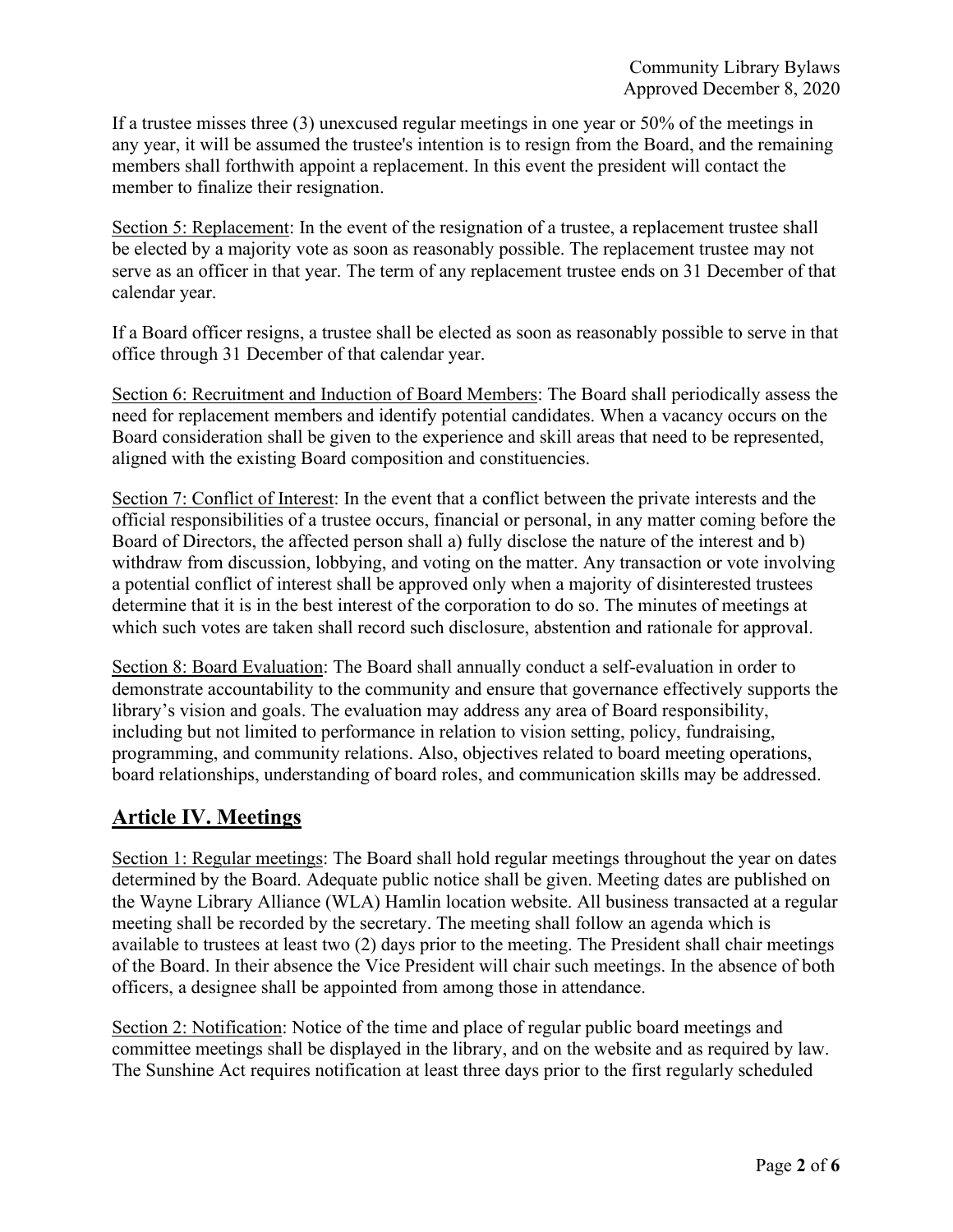meeting of the year, including all scheduled meetings for the remainder of the year. The notice is expected to be printed in a paid newspaper of general circulation and on the Library Website.

Special or rescheduled meetings require at least 24 hours advance notice, printed in a paid newspaper of general circulation and posted at the location of the meeting and on the Library website.

Section 3: Minutes: Board-approved minutes of meetings shall serve as the legal record of all board actions. The Secretary is responsible for the preparation and distribution of the minutes. Each trustee shall receive a copy of the preceding meeting's proposed minutes prior to the next regular board meeting. Minutes shall be revised, if necessary, and approved at the Board's subsequent regular meeting. A copy shall be posted in the library for the public.

Section 4: Rules of Order: The rules contained in *Robert's Rules of Order Newly Revised* shall govern meetings of the Board of Trustees in all cases to which they are applicable and in which they are not inconsistent with these bylaws and any special rules of order the board may adopt.

## **Article V. Officers**

Section 1. Officers of the Board: During each annual meeting any member of the Board can indicate their interest in serving as an Officer. Officers will be elected from all members wishing to be considered for each position.

The officers of the Board shall be a President, Vice- President, Secretary, and Treasurer, to be elected at the annual meeting by the Board from among their own number. They shall hold office from the time of their election until the next annual meeting.

The term for an officer will be one (1) years. An officer is able to serve up to three (3) consecutive terms, after which time the trustee shall be ineligible for re-election to that officer position for one year.

Section 2: Duties: The officers of the Board shall perform the duties usually attached to their positions and such other duties as may be assigned by the Board or by the President. Such duties include the following:

- a) President: The President is the Chief Executive Officer and shall preside at all meetings of the Board. They shall appoint the members of all standing and Ad Hoc Committees, and designate the chairperson. They shall be an ex-officio member of all committees of which they are not otherwise required to be a member, except that they may not be a member of a nominating committee. They shall make any reports and recommendations to the Board that they may deem desirable. They shall appoint a person to record the minutes in the absence of the Secretary.
- b) Vice President: The Vice-President shall assume the responsibities of the President in the absence of the President.
- c) Secretary: The Secretary shall record the minutes and carry on such secretarial duties to the Board as it or the President may require. In the case of the incapacity of the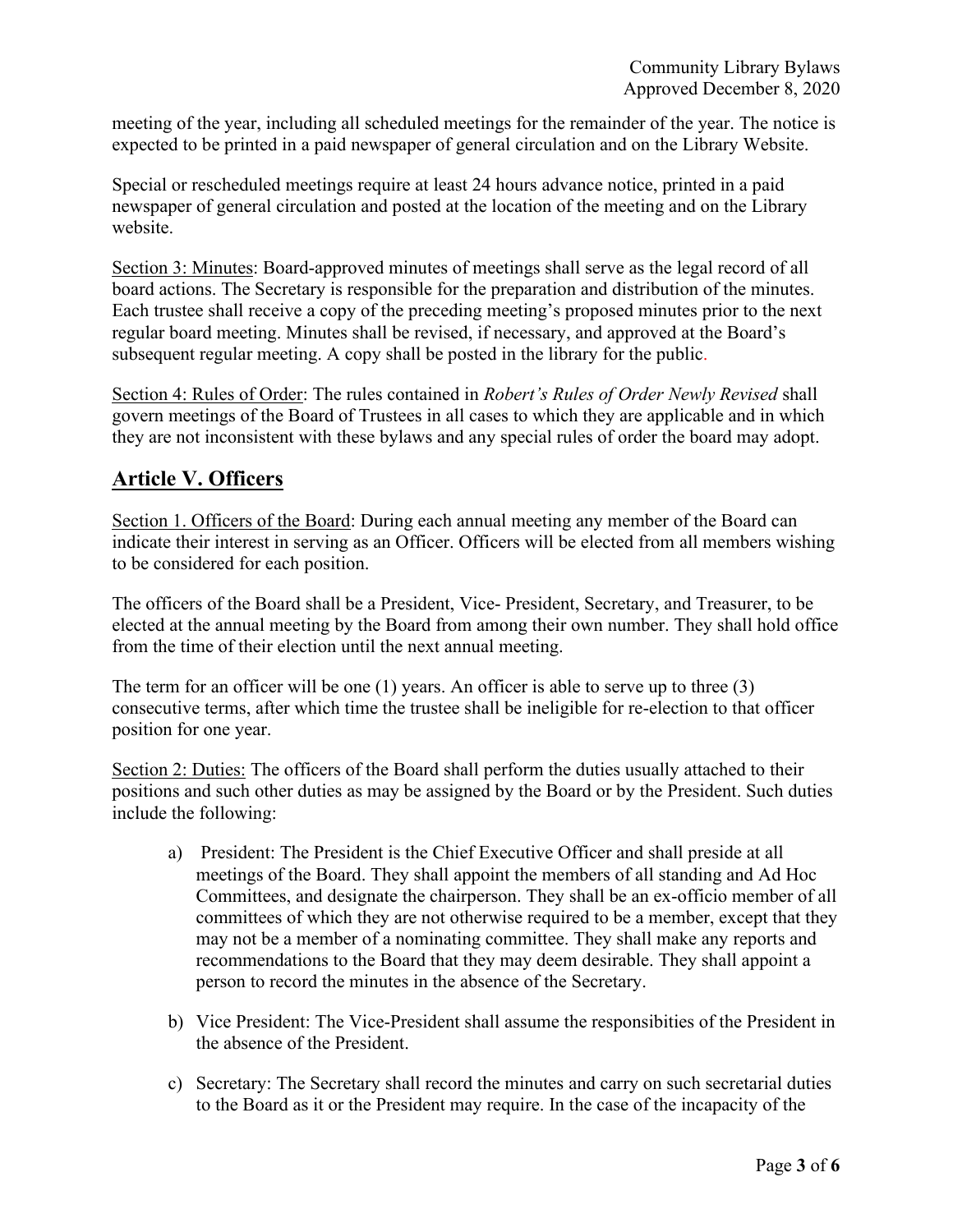Secretary, the President shall appoint a member of the Board to take over his/her duties.

d) Treasurer: The Treasurer shall have custody of all Library funds. They shall make regular reports of income and expenditures, and shall prepare a draft of the annual financial report which the Board is required to forward to the Commonwealth of Pennsylvania. In the case of the incapacity of the Treasurer, the President shall appoint a member of the Board to take over his/her duties.

#### **Article VI. Committees**

Section 1: The President shall appoint such standing and Ad Hoc committees as the Board shall deem requisite for the orderly conduct of the business of the library.

Section 2: Standing Committees: There shall be a Finance Committee and a Governance Committee formed annually. The committee members may continue in their role during their service to the Board unless the Board determines that the member's services are better in another capacity.

Section 3: Ad Hoc committees: The President may appoint Ad Hoc committees. They shall be automatically terminated at the time of the next annual meeting unless another terminal date is in place.

#### **Article VII. Library Director**

Section 1: Appointment and Responsibility: The Library Director shall have day-to-day operational responsibility for the organization, and shall execute the policies of the Board of Trustees. The Director shall attend board meetings, report on the progress of the organization, and be an ex officio member of all committees, without a vote.

Section 2: Duties and Responsibilities: Duties and responsibilities of the Director shall be governed by the articles of incorporation, by the bylaws, board-approved policies, and job description.

Section 3: Director Evaluation: The Board, through an ad hoc committee, shall annually conduct an evaluation of the Director in order to assess the effective operation of the library. The evaluation should be a comprehensive overview of the responsibility, including but not limited to performance in relation to vision setting, policy, fundraising, programming, and community relations. Also, objectives related to operations, staff, board and volunteer relationships, goals related to the growth of the library

#### **Article VIII. Bonding**

The officers and the Library Director shall be bonded in the amounts and by sureties that are satisfactory to the Board.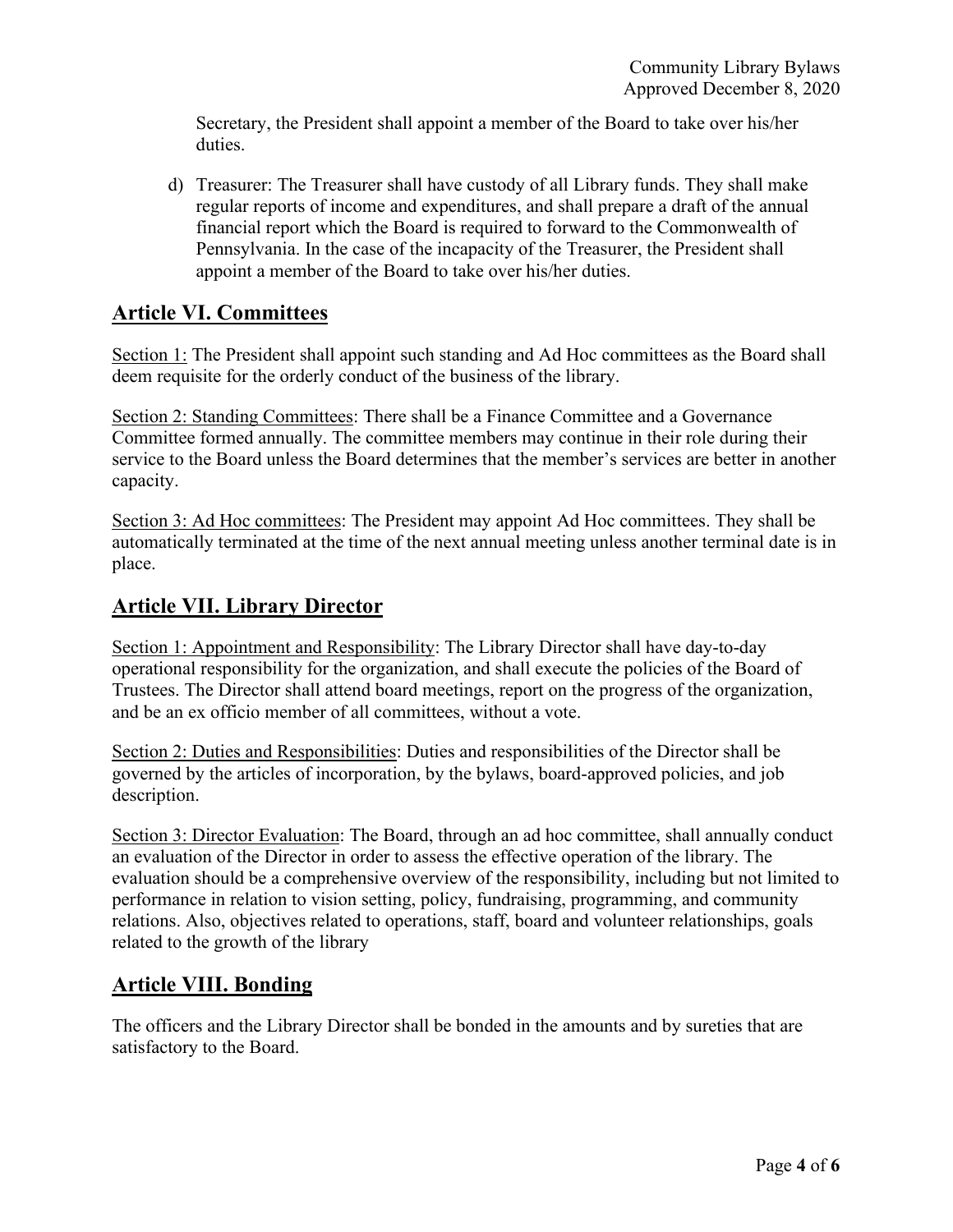## **Article IX. Amendments**

These bylaws may be amended or repealed by a majority vote of the members of the Board as follows: The proposed change shall be presented in writing at a meeting of the Board, with copies mailed to those members not present, so that they will receive this information at least one (1) week before the meeting at which the proposed changes will be voted upon. Action shall be taken at the Board meeting following the one at which they were presented. The notice shall include the language of the proposed change and a statement describing the rationale for the change.

## **Article XII. Director Liability Limitation and Indemnification**

#### General:

The Library hereby acknowledges its intention to afford to its Director and officers, the protection and indemnity granted under the laws of the Commonwealth of Pennsylvania, to the greatest extent possible. The library shall secure Directors and Officers Insurance for all members in an appropriate amount to be determined annually.

#### Standard of Care, Justifiable Reliance and Personal Liability

a) General Rules:

No Director or Officer of the Library shall be personally liable for any monetary or civil damages as a result of any acts or omissions relating solely to the performance of his/her duties, as provided in 15 PA. C.S.A. Section 513 and 42 PA C.S.A. Section 8332.2 (related to personal liability), unless:

- 1) He/she has breached or failed to perform the duties of his/her office; and
- 2) The breach or failure to perform constitutes self-dealing, willful misconduct or recklessness.
- b) Exception:

The foregoing shall not apply to:

- 1) The responsibility or liability of a Director or Officer pursuant to any criminal statutes; or
- 2) The liability of a Director or Officer for the payment of taxes pursuant to Federal, State, or local law.

## **Article XIII. Dissolution**

Dissolution of the Library shall be accomplished in accordance with the provisions of the Pennsylvania Associations Code, 15 PA C.S.A., and Chapter 59, Subchapter F, Section 5971 (Voluntary dissolution and winding up). Any surplus of assets remaining shall be distributed only to such organizations which are exempt under Section 501 (c) (3) of the Internal Revenue